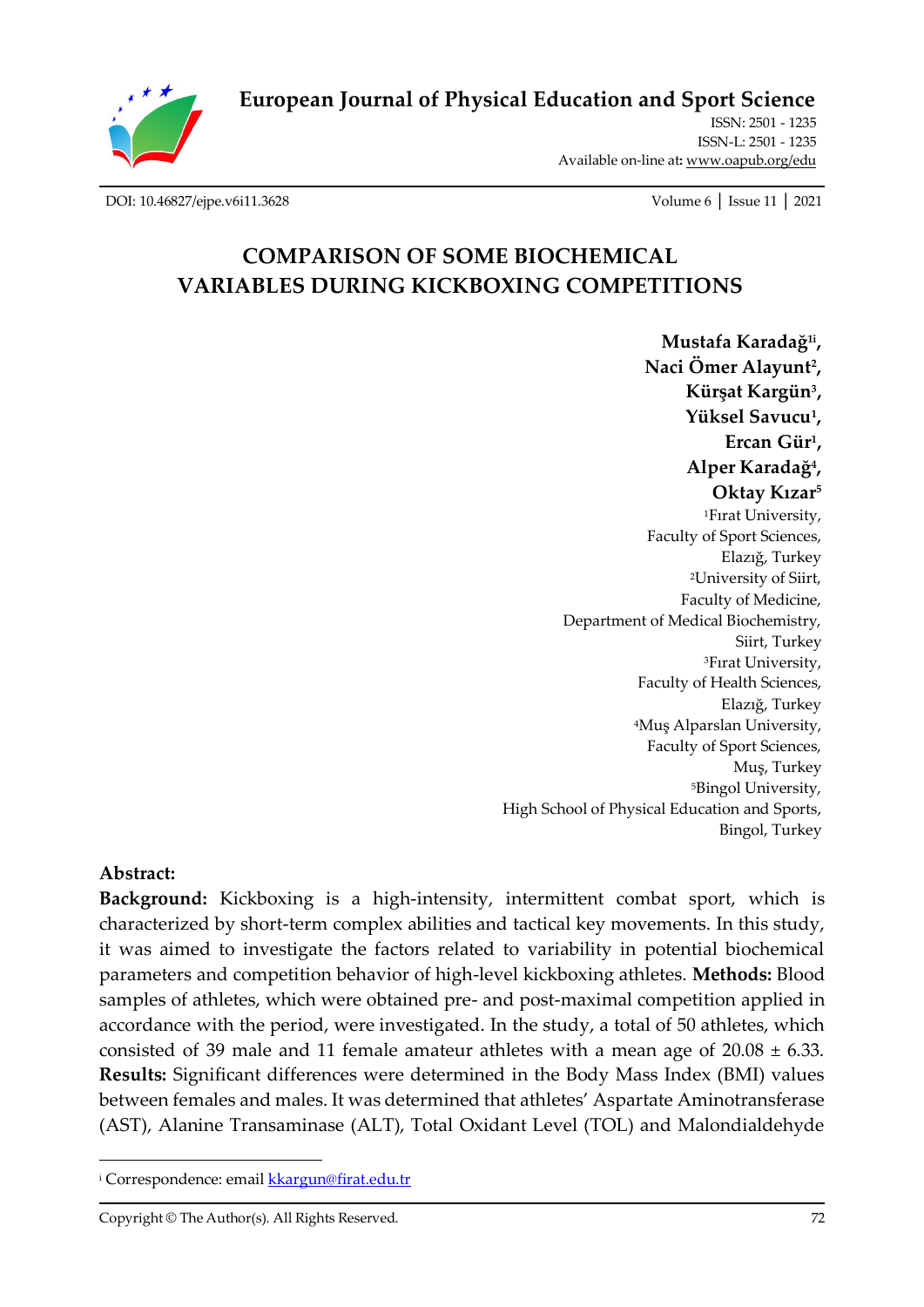(MDA) values were significantly increased pre- and post-competition while it was determined that Total Antioxidant Level (TAL) were significantly decreased (p<0.05). According to the findings, it was observed that there were statistically significant differences between serum antioxidant, oxidant and liver enzymes of amateur level kickboxing athletes pre- and post-competition. **Conclusion:** In conclusion, considering the effects of effects of strikes received on the chest area and the effects of the liver, which is located in the intersection of all metabolic pathways, on muscle, increases in liver enzymes is an ordinary situation. It was finally observed that the strikes received caused increases in liver enzyme levels while decreased TAL and increased TOL levels were encountered based on antioxidant enzyme levels spent for removing the free radicals formed as a result of heavy exercise.

**Keywords:** kickboxing, malondialdehyde (MDA), total antioxidant level (TAL), total oxidant level (TOL), aspartate aminotransferase (AST), alanine transaminase (ALT)

### **1. Introduction**

Kickboxing is a combat sport, which is combined from Karate, Thai Boxing and Boxing sports, usually practiced with an aim of defense, prioritizing kicks and punches, and based on certain rules (1, 2). By virtue of individual defense, improving muscle power and endurance, and keeping the body in shape, the interest in kickboxing has gradually increased worldwide (3). Proportional to the rate of the intensity and period of physical activity, it can cause more radical scavenger formation by increasing metabolic processes and oxygen consumption. The potential damage of free radicals in exercise depends on the intensity of the exercise (4). Many researchers have investigated the effects of acute or long-term various exercise programs on biochemical parameters (5, 6). The oxygen requirement of tissues increases with sportive activities. In such circumstances, the oxygen that is taken into the body also needs to increase (7). In parallel with the increased amount of oxygen with the exercise, reactive oxygen species in organisms are expected to increase as well (8). These products, which emerge as a natural result of physiological activities in humans and animals (9), are free radicals, which are defined as molecules or molecular particles that contain one or more than one unpaired electron in bonds (7, 10). Free radicals are generally species of reactive oxygen and reactive nitrogen. Free radicals are known to be effective on membrane lipids (lipid peroxidation), proteins, carbohydrates along with nucleic acids and Deoksiribo Nükleik Asit (DNA). Oxidative DNA damage is an inevitable result of cellular metabolism, which has a tendency to increase in its levels depending on the toxic factors. Each piece of DNA is an easy target for the attacks of free oxygen radicals (11, 12). In organisms, there are defense mechanisms, which are called the antioxidant defense system, to prevent the formation of reactive oxygen species and the damages caused by these. The duty of the antioxidant effect mechanisms is to prevent the formation of free radicals and the neutralization of the free radicals formed (10).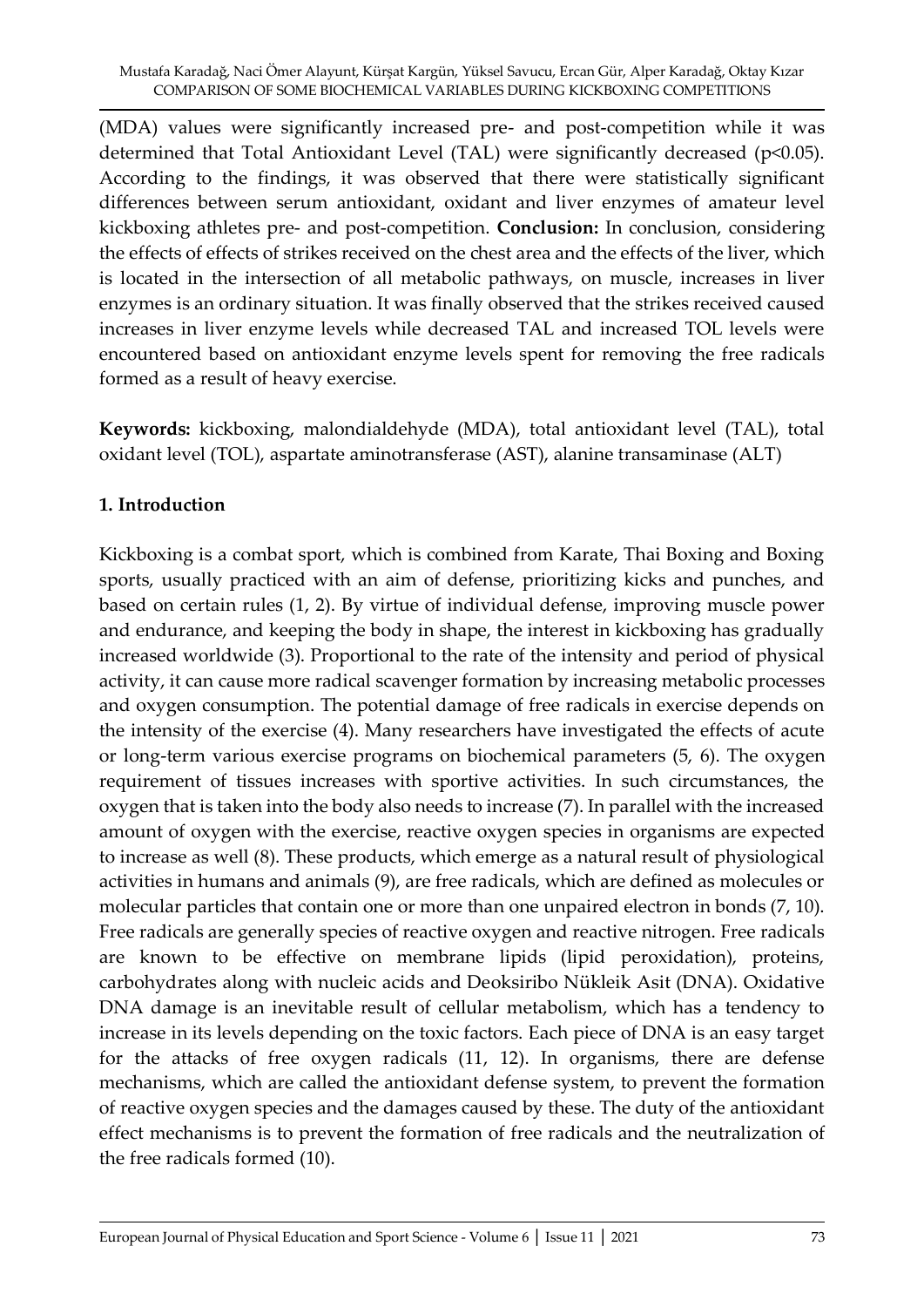Use of oxygen in releasing energy from organic molecules by aerobic organisms exposes these organisms to the harmful effects of toxic oxygen product. Interestingly, these toxic oxygen products result from the physiologic and metabolic process, which are vital for cells (13). In the evolutional process, a protective system, which is called "Antioxidant Defense System", was developed to neutralize reactive oxygen metabolites (14). The duty of this system is to protect the cell from harmful effects of free radicals, which are formed during the partial reduction of oxygen. Normally, organisms have a sensitive balance that eliminates the harmful effects between the reactive oxygen species formed in organisms and antioxidant activity (15). It is believed that lipid peroxidation, which is originated from the reaction of free radicals with lipids, is common in the organism. When lipid peroxides (LOOH) are broken down, aldehydes, most of which are biologically active, are formed. The final products of lipid peroxidation are aldehydes (Malondialdehyde-MDA), 4- hydroxynonenal) and hydrocarbon gases (ethane and pentane). The sensitivities of biological membranes to peroxidation are different from each other. Mitochondrial and microsomal membranes are especially sensitive to free radicals due to high contents of PUFA in their phospholipids. Degradation of lysosomal membranes causes the release of hydrolytic enzymes, which mediates intracellular digestion. These compounds are either metabolized in the cellular level or diffused from their initial area of influence, spreading the damage to the other parts of the cell. In the peroxidation of three or more double bonded fatty acids, MDA is formed. MDA is manifested in blood and urine and it has a good correlation with the degree of lipid peroxidation while it is not a specific or quantitative indicator of fatty acid oxidation. Therefore, MDA measurement in biological material is used as an indicator of lipid peroxide level. Non-enzymatic lipid peroxidation is a very harmful chain reaction. It directly damages membrane structure and indirectly damages cell components by reactive aldehydes it produces. Therefore, it causes tissue damage and many diseases.

In this study, it was aimed to investigate the effects of exercise on oxidative stress and antioxidant system regarding removing or reactive oxygen species, which can result from liver enzyme activity following exercise and depending oxygen consumption that increases in exercise, in pre- and post-competition in high-level kickboxing athletes.

### **2. Materials and Methods**

### **2.1 Participants**

A total of 50 amateur athletes, 39 males and 11 females, voluntarily participated in the study. The physical characteristics of the participants were presented in Table 1. The biochemical variables of athletes throughout the kickboxing competitions were presented in Table 2 and Figures.

# **2.2 Experimental Design**

The matches were played according to International Kickboxing Federation rules (light contact) but included a slightly longer recovery time between rounds. The participants were informed about the purpose and content of the study and the necessary permissions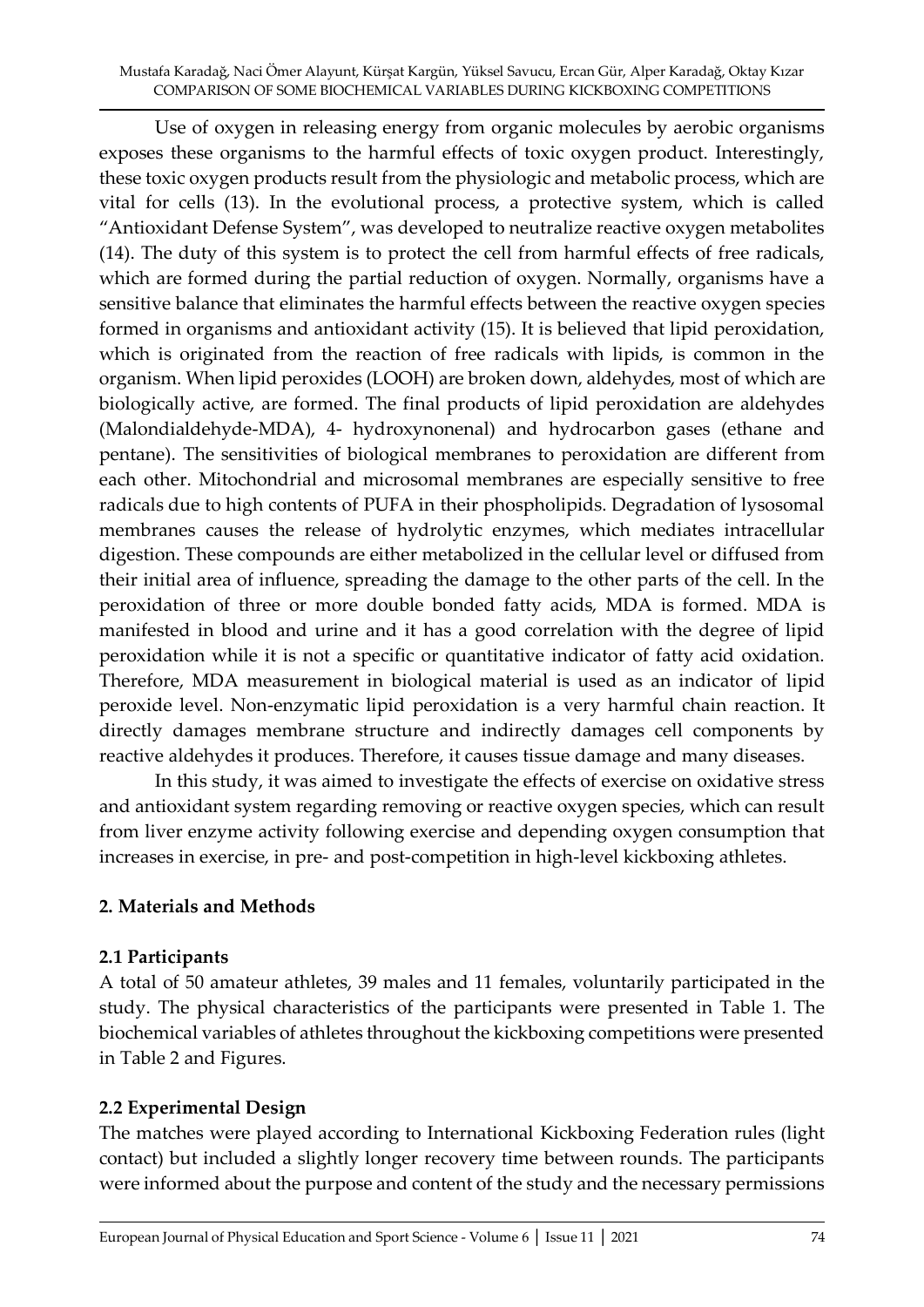were taken. Additionally, the required written and verbal explanations about study and measurements were made and the individuals who agreed to participate in the study signed the "Informed Voluntary Consent Form".

For the pre- and post-competition biochemical evaluations of athletes, whose mean age is  $20.08 \pm 6.33$ , the blood samples were transferred to straight gel biochemistry tubes. These were centrifuged at 4000 RPM for 5-10 minutes, obtaining their serums and plasmas, respectively. These serums and plasmas were transferred to Eppendorf tubes and stored at -20 ˚C until the day of evaluation.

The blood samples, which were transferred to straight gel biochemistry tubes, were thawed on the day of evaluation and Aspartate Aminotransferase (AST) and Alanine Transaminase (ALT) levels were spectrophotometrically measured with suitable kits while Total Antioxidant Level (TAL) and Total Oxidant Level (TOL) levels were colorimetrically measured with suitable kits by using Siemens Advia 2400 autoanalyzer device. Serum total antioxidant (TAL) was measured by using capacity kit with the colorimetric method in the autoanalyzer. By using ASSAY KIT Catalog no: RL0017 LOT: RL024, the measurement was conducted at 660 nm with the unit of mmol Trolox. Equiv/L. Serum total oxidant was measured by using the capacity kit with the colorimetric method in the autoanalyzer. By using ASSAY KIT Catalog no: RL0024 LOT: RL026, the measurement was conducted at 530 nm with the unit of μmol H2O2 Equiv./L.

### **2.3 MDA Assay**

One of the final products of free radicals is MDA by subjecting unsaturated fatty acids to peroxidation. MDA reacts with thiobarbituric acid (TBA) and forms a colored compound. Lipid peroxidation assay was conducted by measuring the absorbance of this colored compound at 532 and 600 nm wavelengths in the spectrophotometer (Shimadzu 1700 UV/VIS).

### **3. Results**

The demographical information of the athletes was presented in Table 1. It was determined that pre- and post-competition results in athletes' parameters measured constituted significant differences (Table 2). While significant increases were observed in AST, ALT, TOC, MDA levels post-competition, significant decreases were observed in Total Antioxidant Capacity (TAC) levels.

|                        | Male             | Female     | $-$ P $-$ |
|------------------------|------------------|------------|-----------|
| Age                    | $20,08 \pm 6,33$ |            |           |
| BMI, kg/m <sup>2</sup> | $20,86\pm3,35$   | 17.99±1.74 | 0,023     |

| Table 1: Demographical Information of Athletes |  |
|------------------------------------------------|--|
|------------------------------------------------|--|

The data were presented as means  $\pm$  standard deviation. The comparison between genders was conducted by Mann Whitney U test (p<0.05).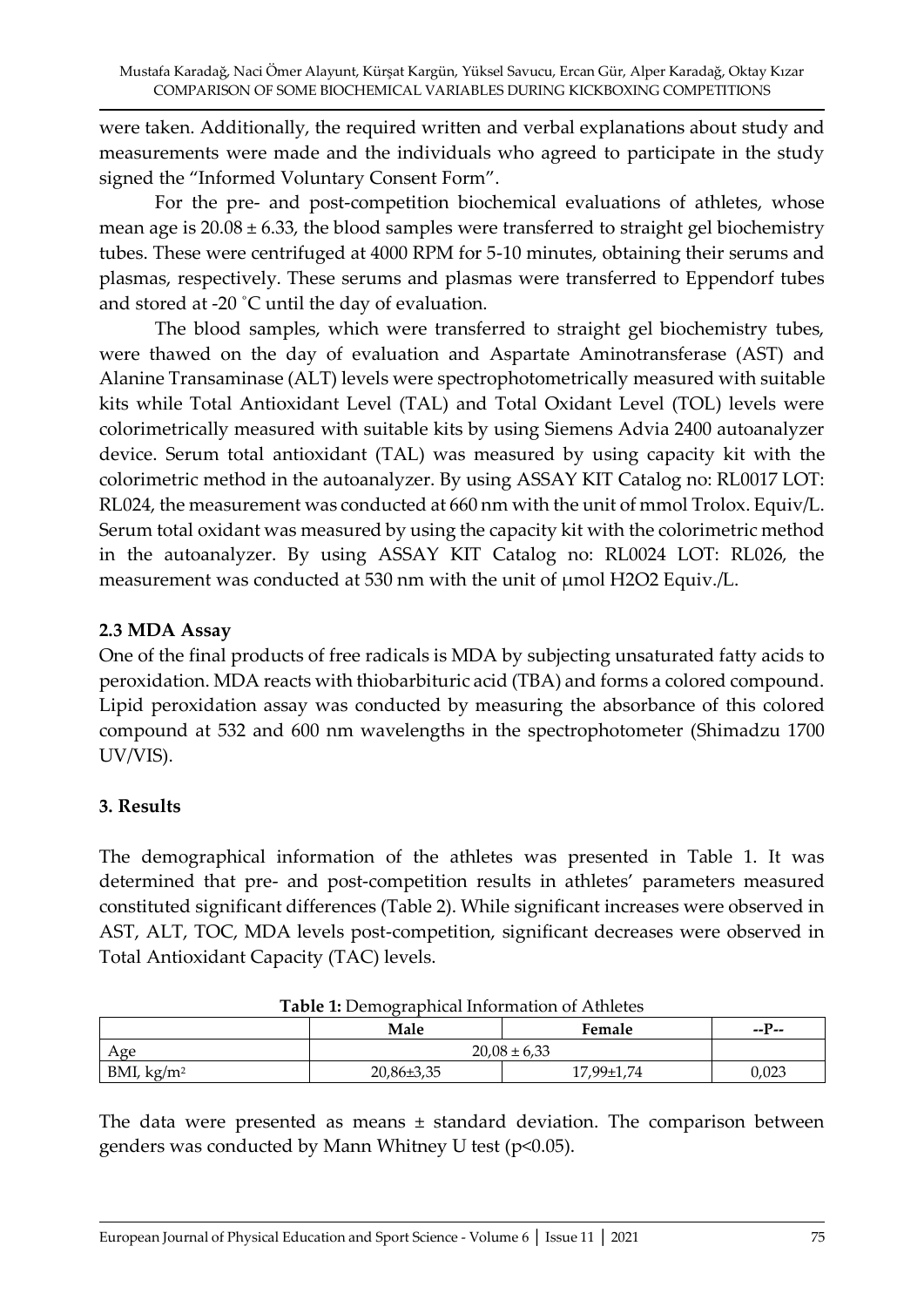Mustafa Karadağ, Naci Ömer Alayunt, Kürşat Kargün, Yüksel Savucu, Ercan Gür, Alper Karadağ, Oktay Kızar COMPARISON OF SOME BIOCHEMICAL VARIABLES DURING KICKBOXING COMPETITIONS

| <b>Table 2:</b> Pre- and post-competition blochemical changes in athletes |                  |                  |         |  |
|---------------------------------------------------------------------------|------------------|------------------|---------|--|
| <b>Items</b>                                                              | <b>Before</b>    | After            | P value |  |
| AST, U/L                                                                  | 18.90±3.13       | $26.44\pm4.99$   | 0.0001  |  |
| ALT, U/L                                                                  | $12.96 \pm 1.92$ | $20.94\pm3.45$   | 0.0001  |  |
| TAC, mmol.T.E/L                                                           | $1.72 \pm 0.15$  | $1.49 \pm 0.06$  | 0.0001  |  |
| TOC, $\mu$ mol.H <sub>2</sub> O <sub>2</sub> .E/L                         | $19.22 \pm 0.33$ | $25.25 \pm 0.91$ | 0.0001  |  |
| MDA, nmol/ml                                                              | $1.35 \pm 0.09$  | $2.14 \pm 0.16$  | 0.0001  |  |

**Table 2:** Pre- and post-competition biochemical changes in athletes

#### **4. Discussion and Conclusion**

Physical activity and exercise habits provide many benefits such as preventing obesity, cardiovascular diseases, diabetes and some certain chronic diseases and maintaining a healthy lifestyle. In addition to these beneficial effects of exercise, it was stated that especially during training and matches of combat sports such as kickboxing, depending on the strikes received on head and neck areas and body, levels of several biochemical damage indicators were increased (17) and acute or intense physical exercise caused increases in reactive oxygen species, resulting in cell damage in tissues (18).

The relationship between exercise and oxidative stress depends on the type of exercise, intensity, time, genetics and lifestyle. A very complex table exists against the damages of determined oxidative stress depending on individual sensitivity (19). Acute exercises increase antioxidant enzyme activity (20) while chronic exercises develop resistance against oxidative stress (21) and reduce the basal level of oxidative damage (20). Furthermore, oxidative stress cause damages in proteins, carbohydrates, fats and DNA. The natural antioxidant systems of the body exhibit activities against free radicals, which are sources of oxidative stress, and prevent damages to be formed in organisms. This study was conducted with the aim of determining the effects of intense exercise stress formed in athletes' muscles on DNA damage and oxidative stress. In the comparison of exercise and TOL values, the exercise group had a statistically significant increase (Table 2). During the exercise, the increase in aerobic metabolism is a probable cause of oxidative stress (22). Ramel, Wagner and Elmadfa (2004) reported that shortterm exercise caused oxidative stress (23). In the results of studies conducted with humans and experimental animals, it was reported that TOL and TBARS (thiobarbituric acid reactive substances-MDA) values, which are indicators of oxidative stress, were significantly higher (24, 25). Scientific studies determined that short-term or acute intense exercises increased oxidative stress (26). Contrary to this study and the general results in the literature, several studies determined that acute exercises did not have an effect on oxidative stress or decreased oxidative stress (27). Inversely proportional to the intensity and time of exercise, studies also reported that there were significant decreases in oxidative stress indicators (28, 29). It is believed that these results depend on exercise protocols or differences in measurement methods. In the comparison of TAL values of sedentary and exercise groups, it was observed that there were statistically significant differences and there were decreases with exercise. This decrease is believed to be due to the fact that the total antioxidant capacity is spent in the cellular environment to catch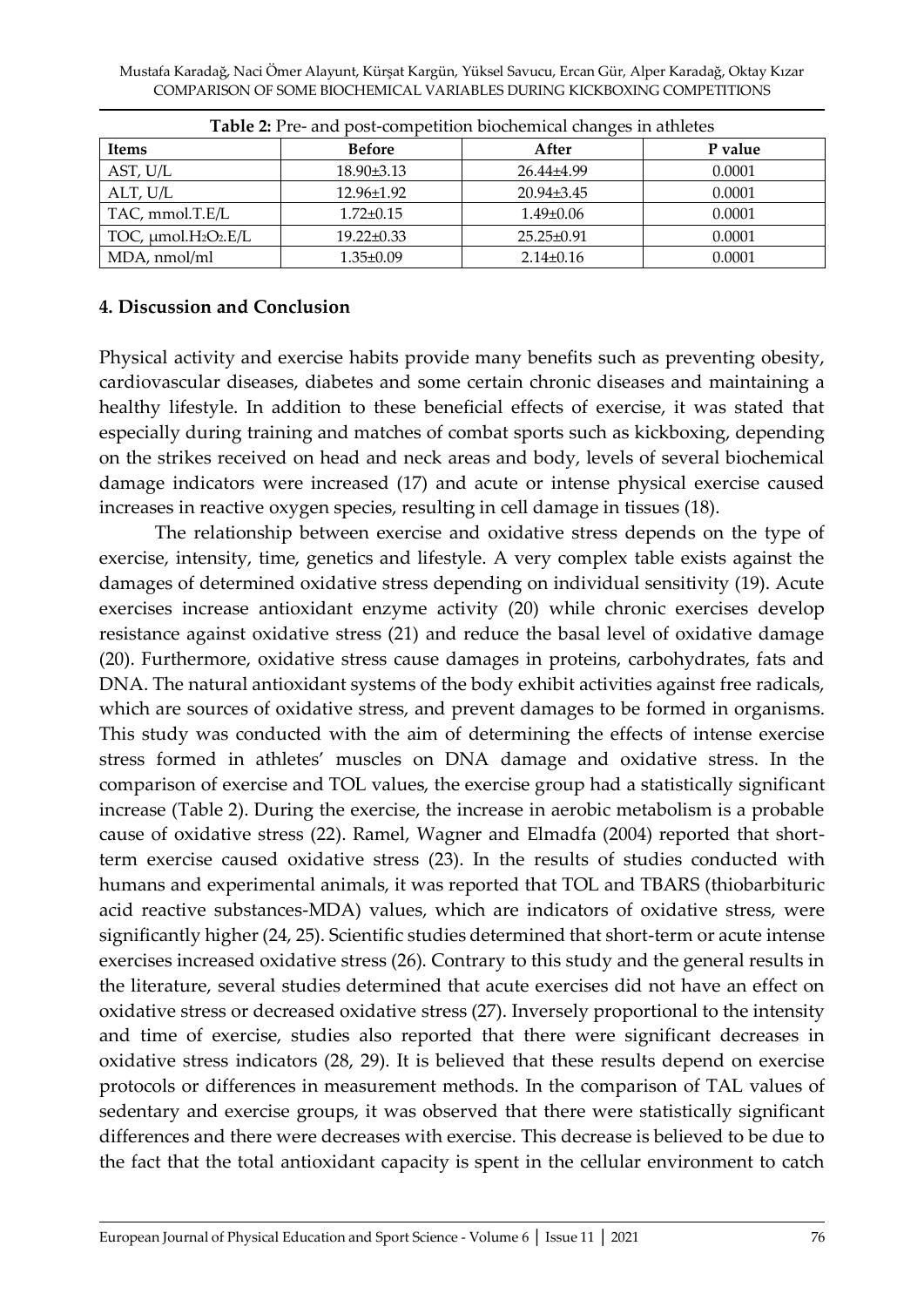free oxygen radicals formed. Therefore, it can be stated that the natural antioxidant system of the body tends to decrease against oxidative stress. In such a condition, it can be stated that we need to support our natural defense system, which makes an effort to destroy free radicals, with necessary vitamins and food supplements, thus, ensure that the antioxidant system is kept in a balanced state.

ALT, AST, ALP and GGT enzyme activities are routine biochemical indicators, which are used to evaluate live damage (30, 31). In our study, we observed that ALP, AST, ALT and GGT levels of kickboxing athletes were statistically significantly increased following exercise. It was reported that liver enzyme levels were increased following various exercise programs and sports matches of athletes in many different sports branches. The results reported in the literature demonstrated similarities with the findings of our study (32-35) while several studies reported that liver enzyme levels did not differ (36, 37). It is known that increases in exercise intensity and time generally increased ALT and AST levels (38). In endurance sports, liver enzyme values demonstrated differences depending on exercise time. In marathon runner athletes, it was observed that there were increases in GGT and AST values following competitions while it was reported that GGT values decreased 6 hours after the competition and AST values increased even after 24 hours (39).

In conclusion, our study determined parallel results to literature knowledge. Especially after extreme exercise, kickboxing athletes had increased TOL and MDA values originating from oxidative stress as well as increases in liver enzymes. We believe that these are connected to tissue damage following strikes and leaked oxygen radicals. Additionally, we believe that the decrease in TAL values following oxidative stress emerges with the decreases in antioxidant levels used in destroying free radical leakages. Future studies that are more comprehensive and wider are required on this subject.

#### **Ethical Considerations**

Ethical issues (including plagiarism, informed consent, misconduct, data fabrication and/or falsification, double publication and/or submission, redundancy, etc.) have been completely observed by the authors.

### **Acknowledgements**

No funding was received.

#### **Conflict of Interests Statement**

The authors declare that there is no conflict of interests.

#### **About the Authors**

**Mustafa Karadağ**, Associate Professor, Fırat University, Faculty of Sport Sciences, Elazığ, Turkey.

**Naci Ömer Alayunt**, University of Siirt, Faculty of Medicine, Department of Medical Biochemistry, Siirt, Turkey.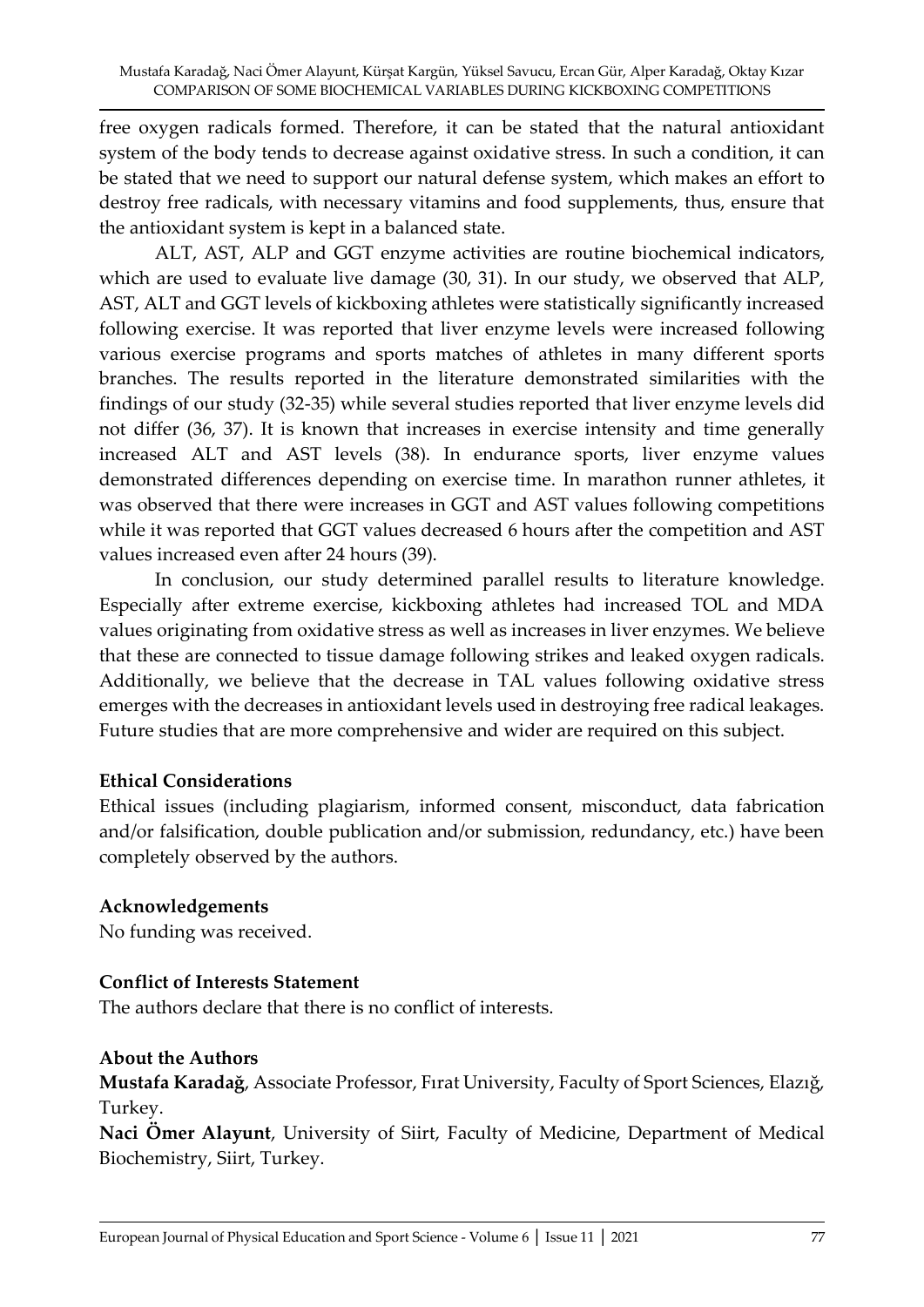**Kürşat Kargün**, Expert searcher, Fırat University, Faculty of Health Sciences, Elazığ, Turkey.

**Yüksel Savucu**, Professor, Fırat University, Faculty of Sport Sciences, Elazığ, Turkey.

**Ercan Gür**, Professor, Fırat University, Faculty of Sport Sciences, Elazığ, Turkey.

**Alper Karadağ**, Professor, Muş Alparslan University, Faculty of Sport Sciences, Muş, Turkey.

**Oktay Kızar**, Associate Professor, Bingol University, High School of Physical Education and Sports, Bingol, Turkey.

## **References**

- 1. Gartland S, Malik M, Lovell ME (2001). Injury and injury rates in Muay Thai kickboxing. Br J Sports Med, 35:308-313.
- 2. Aykın A. G (2010). Examination of the Administrative and Financial Structure of the Kick Boxing Federation. Institute of Social Sciences. Department of Sports Management. Master Thesis, Antalya: Akdeniz University.
- 3. Zazryn TR, Finch CF, McCrory PA (2003). 16 year study of injuries to professional kick boxers in the state of Victoria, Australia. Br J Sports Med;37:448-451.
- 4. Çolakoglu M, Tiryaki Ş, Moral S (1993). The Effect of Concentration Studies on Reaction Time. Journal of Sport Sciences, (4) 4, 32-47.
- 5. Tran ZV, Weltman A (1985). Differential effects of exercise on serum lipid and lipoprotein levels seen with changes in body weight: a meta-analysis. JAMA, 254:919-924.
- 6. La Monte MJ, Durstine JL, Addy CL, et al. (2001). Physical activity, physical fitness, and Framingham 10-year risk score: cross- cultural activity participation study. J Cardiopulm Rehabil; 21:63-70.
- 7. Günay M, Tamer K, Cicioğlu İ (2006). Sport Physiology and Performance Measurement. Ankara, Gazi Publishing.
- 8. Urso ML, Clarkson PM (2003). Oxidative stress, exercise andantioxidant supplementation. Toxicology, 189:41-54
- 9. Dündar Y, Aslan R. (1999). The Role of Vitamins in Oxidant-Antioxidant Equilibrium and Protection. Journal of Animal Husbandry Research, 9(1-2): 32-39.
- 10. Akkuş İ. (1995). Serbest Radikaller ve Fizyopatolojik Etkileri, Konya, Mimoza Yayınları, 1-75.
- 11. Cheeseman KH, Slater TF (1993). An introduction to free radical biochemistry. British Medical Bulletin, 49:481-93.
- 12. Dizdaroglu M, Jaruga P, Birincioglu M, Rodriguez H (2002). Free Radical-induced damage to DNA: mechanisms and measurement. Free Radical Biolog and Medicine, 32:1102-15
- 13. Yu BP (1993). Modulation o f membrane phospholipid fatty acid composition by Age and food restriction. Gerontology, 39: 7-18.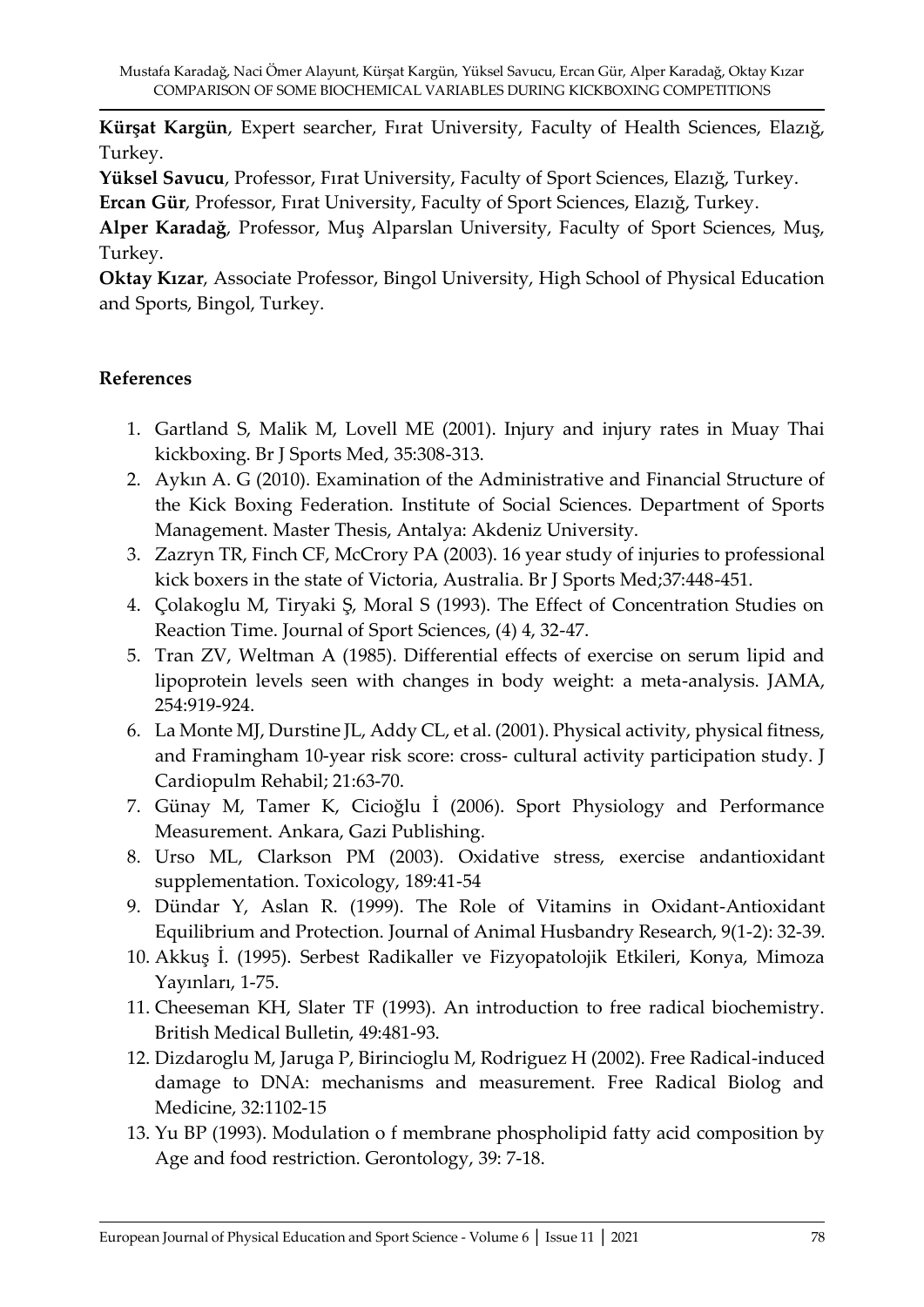- 14. Hailiwell B, Gutteridge JMC (1986). Oxygen free radicals and iron in relation to biology and medicine: Some problems and concepts. Archives of Biochemistry and Biophysics, 246(2): 501-514.
- 15. McCord JM (1993). Human disease, free radicals, and the oxidant/antioxidant balance. Clin Biochem, 26: 351-357.
- 16. Jain S, Mc Vie, R, Duett J, et al. (1989). Erytrocyte Membrane Lipid Peroxidase and Glycolylated Hemoglobin in Diabetes. Diabetes, Vol.38, pp 1539-1543.
- 17. Callard R, & Gearing A (1994). The Cytokine Facts Book. Orlando, Academic Press.
- 18. Çavuşoğlu H (1991). Exercise and blood, Istanbul Medical Faculty 11th Congress Proceedings Book, 249-252.
- 19. Gill S, Teixeira K, Rama A, Prestes L, Rosado J, Hankey F, Costa, R. J (2015). Circulatory endotoxin concentration and cytokine profile in response to exertional-heat stress during a multi-stage ultra-marathon competition. Exerc Immunol Rev, 21, 114-128.
- 20. Pingitore A, Pereira Lima G, Mastorci F, et al. (2015). Exercise and Oxidative Stress: Potential Effects of Antioxidant Dietary Strategies in Sports, Nutrition 13. (doi:10.1016/j.nut.2015.02.005).
- 21. Radak Z, Taylor A W, Ohno H, et al (2001). Adaptation to exercise induced oxidative stress: from muscle to brain. Exercise Immunology Review, 7:90-107.
- 22. Radak Z, Kaneko T, Tahara S, et al (1999). The effect of exercise training on oxidative damage of lipids, proteins and DNA in rat skeletal muscle: evidence for beneficial outcomes. Free Radical Biology and Medicine, 27:69-74.
- 23. Leeuwenburgh C, Heinecke JW. (2001). Oxidative stress and antioxidants in exercise. Current Medicinal Chemistry, 8:829-838.
- 24. Ramel A, Wagner KH, Elmadfa I (2004). Plasma antioxidants and lipid oxidation after submaximal resistance exercise in men. European Journal of Nutrition, 43:2- 6.
- 25. Radak Z, Asano K, Inoue M, et al. (1995). Superoxide dismutase derivative reduces oxidative damage in skeletal muscle of rats during exhaustive exercise. Journal of Applied Physiology (Bethesta, Md), 79:129-135.
- 26. Kürkçü R, Çakmak A, Zeyrek D. (2012). The effect of Taekwondo training on oxidative stress in children. Erciyes Medical Journal, 34:7-9.
- 27. Thirumalai T, Viviyan Therasa S, Elumalai EK, et al. (2011). Intense and exhaustive exercise induce oxidative stress in skeletal muscle, Asian Pacific Journal of Tropical Disease, 63-66.
- 28. Aksu İ, Topcu A, Çamsari UM, Acikgöz O (2009). Effect of acute and chronic exercise on oxidant– antioxidant equilibrium in rat hippocampus, prefrontal cortex and striatum. Neuroscience Letters, 452:281-285.
- 29. Düzova H, Emre MH, Karakoç Y, et al (2006). Effect of medium and high treadmill exercise on muscle and erythrocyte oxidant/antioxidant system of rats. Journal of Inonu University Medical Faculty, 13:1- 5.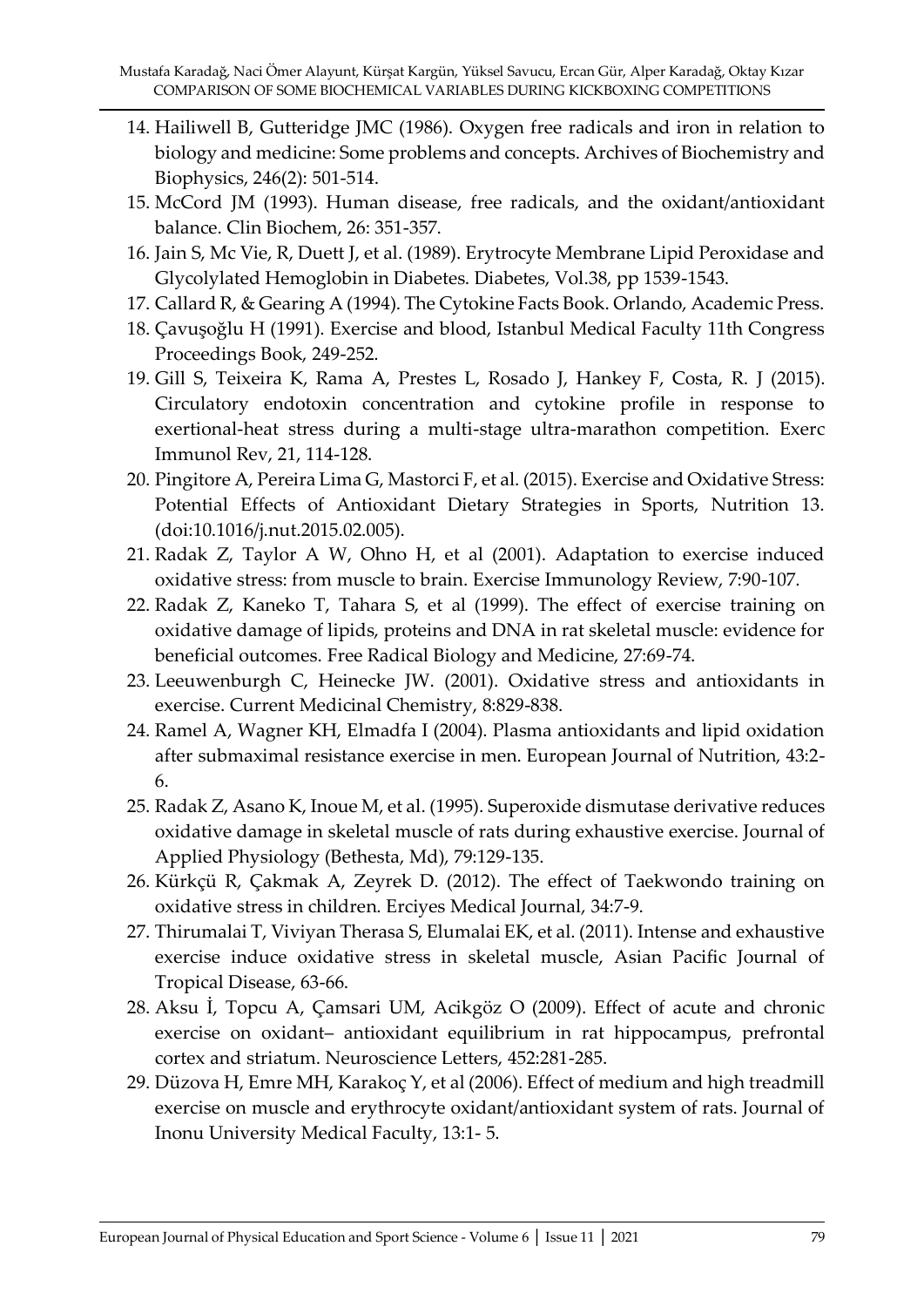- 30. Sarıtaş N, Uyanık F, Hamucu Z, et al (2011). Effects of acute twelve two minute run test on oxidative stress and antioxidant enzyme activities. African Journal of Pharmacy and Pharmacology, 5:1218-1222.
- 31. Pratt DS, Kaplan MM (2000). Evaluation of abnormal liver enzyme results in asymptomatic patients. New Engl J Med; 342:1266–1271.
- 32. Şentürk H, Canbakan B, Hatemi İ (2004). Clinical approach to liver enzyme elevations. Istanbul University, Cerrahpaşa Medical Faculty, Continuing Medical Education Activities, Gastroenterology Clinical Approach Symposium Series, İstanbul; 38:9-13.
- 33. Lenaerts AJ, Johnson CM, Marrieta KS, et al. (2005). Significant increases in the levels of liver enzymes in mice treated with anti-tuberculosis drugs, Int J Antimicrob Agents; 26:152-158.
- 34. Nathwani RA, Pais S, Reynolds TB, Kaplowitz N (2005). Serum alanine aminotransferase in skeletal muscle diseases. Hepatology;41:380-382.
- 35. Saha B, Maity C (2002Alteration of serum enzymes in primary hypothyroidism. Clin Chem Lab Med; 40:609-611.
- 36. Haralambie G (1973). Neuromuscular irritability and serum creatine phosphate kinase in athletes in training. Int Z Angew Physiol; 31:279-288.
- 37. Marcos Bürger-Mendonça, Bielavsky M, Fernanda C, Barbosa R (2008). Liver overload in Brazilian triathletes after halfironman competition is related muscle fatigue. Ann Hepatol; 7:245-248.
- 38. Lippi G, Schena F, Montagnana M, et al. (2011). Significant variation of traditional markers of liver injury after a halfmarathon run, European Journal of Internal Medicine; 22:36–38.
- 39. Rosmarın MN, Beard MJ, Robbıns SW (1993). Serum enzyme activities in individuals with different levels of physical fitness. J Sports Med Physical Fitness; 33:252-257.
- 40. Çakmakçı E, Pulur A (2008). The effects of national team camp period on some biochemical parameters in female Taekwondociler. S. U. PES, Science Journal, 10:39-47.